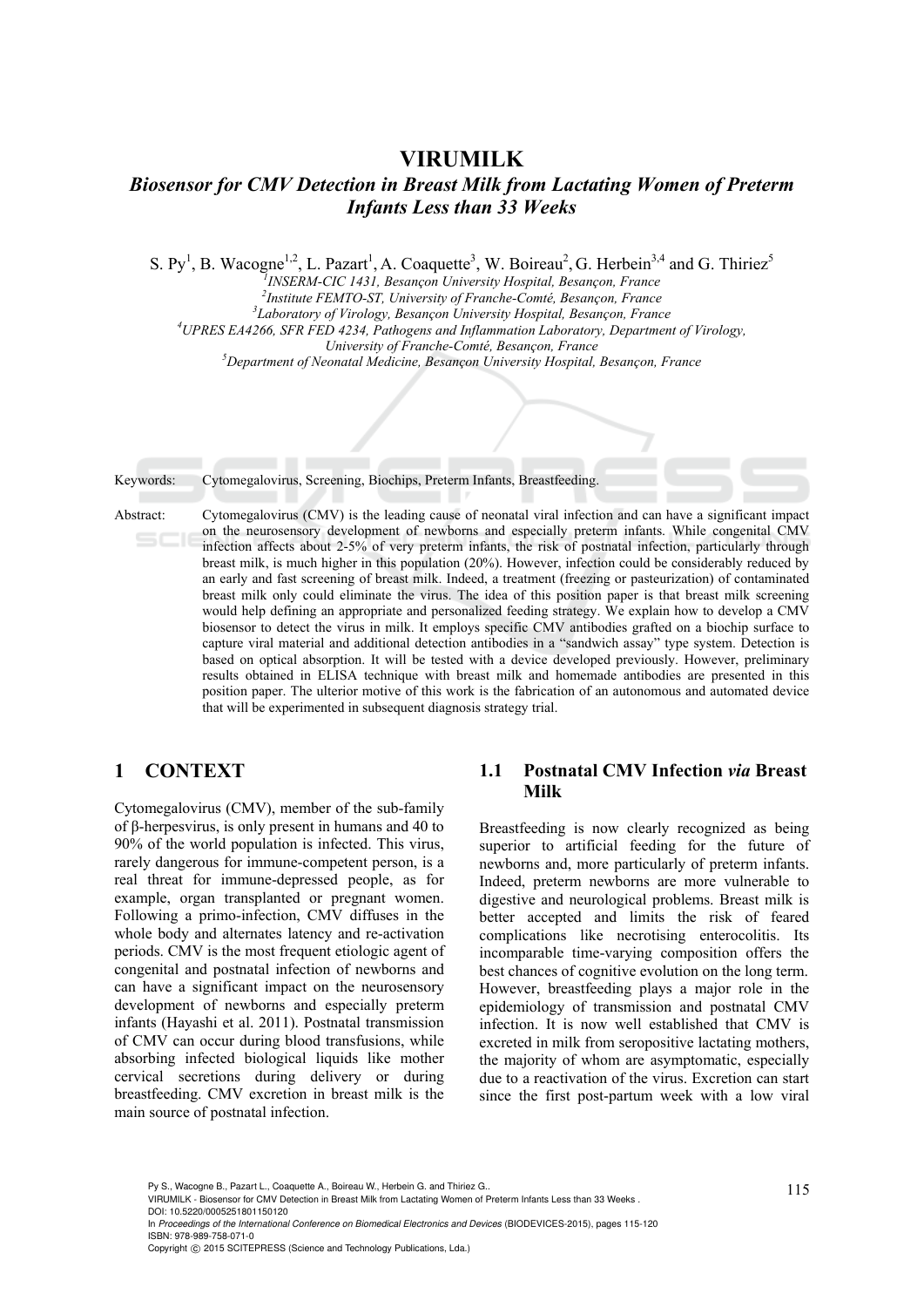charge and reaches a maximum value 4 to 8 weeks after birth and declines steadily thereafter. Motherto-child transmission generally occurs during the period where the virus level (DNA or viral particles) in milk is about its maximum (Hamprecht et al. 2003; Hamprecht et al. 2008).

A review paper (Kurath et al. 2010) related to CMV transmission by breastfeeding in preterm infants shows that 87% (median value) of mothers whose CMV serology is positive for IgG  $(CMV^+)$ mothers) excrete CMV in their milk. Among the children, about 20% (median value) are CMV positive by PCR or ELISA technique for IgM and  $\overline{I}$ gG (CMV<sup>+</sup> newborns) and the contamination risk increases with lactating duration (figure 1). Usually, for term babies, symptomatic infection does not exist because mothers start to transmit their antibodies during the 29th pregnancy week. Conversely, for preterm infants, the weak transmission of mother antibodies and the nonmature immune system increases the risk of symptomatic CMV infection. A small birth weight (<1.5 kg) and an early postnatal transmission constitute risk factors of symptomatic infection (Lombardi et al. 2012). Recent studies showed that postnatal CMV infection in preterm infants can lead to serious clinical consequences like respiratory distress, neutropenia, thrombocytopenia, hepatomegaly and septic syndromes, and can lead to death in rare cases (Lanzieri et al. 2013; Hamele et al. 2010; Hamprecht et al. 2008). According to Kurath *et al*., 3.7% (median value) of the positive children develop CMV related symptomatic clinical complication with, for 0.7% (median value) of them, appearance of a severe septic syndrome (Kurath et al. 2010). Although the long-term follow-up of the neurosensory development of congenitally infected preterm infants is well documented, very few studies concern postnatal infected preterm infants and results obtained are generally controversial, in particular because of the reduce number of infants in the cohorts (Kurath et al. 2010; Bevot et al. 2012; Goelz et al. 2013).

Up to now, there is no consensus between learned societies of pediatrics concerning the attitude to be adopted and actions to be started to prevent CMV infection *via* breast milk in preterm infants less than 33 weeks.

Today, almost no national recommendations on the manipulation of the breast milk of CMV positive mothers are proposed. However, methods exist to treat breast milk and consist in heating or freezing the milk (Forsgren 2004; Hamprecht et al. 2004). Systematic pasteurization of human milk is not done

because it alters the immune components of milk which are particularly precious for very preterm infants (Chang et al. 2013). Freezing at -20 °C does not completely destroy the virus, but better preserves biological properties of human milk (Buxmann et al. 2009).



Figure 1: Simplified epidemiology of CMV infection in breastfed preterm newborns (Kurath, 2010).

For these reasons, neonatologists are squeezed in their clinical practice between the potential risk to transmit infection when breast milk is picked up to be given to the infant, and the risk to favor digestive complications or not to give the better chances of neurologic development if the breast milk is not used. In order to address this issue, the ideal solution would be to differentiate "at risk" and "non at risk" situations. In fact, treating the milk of only the "at risk" population of CMV contamination *via* the breast milk would be extremely more satisfactory than a systematic attitude.

#### **1.2 CMV Screening Tools in Breast Milk**

Most of the time in France, the, presence of CMV in lactating mother's milk is not screened and milk does not normally undergo specific pre-treatments in a breast milk bank. However, an early detection of CMV in breast milk is feasible. Studies concerning CMV transmission *via* breast milk are based on detecting the viral DNA and/or the infectious virus. Qualitative or quantitative techniques used to detect viral DNA are PCR, RT-PCR or nested PCR (Hamprecht et al. 2008). These techniques are expensive, time consuming and require the milk to be previously prepared in 2 or 3 fractions (lipidic, whey and cellular fractions) using various centrifugations. Conventional cell culture gives a result only several days after sampling and often fails because of the native mother milk cytotoxicity. This greatly reduces the detection sensitivity of the infectious virus and further requires fractionation of mother milk. Therefore, PCR and cell culture are not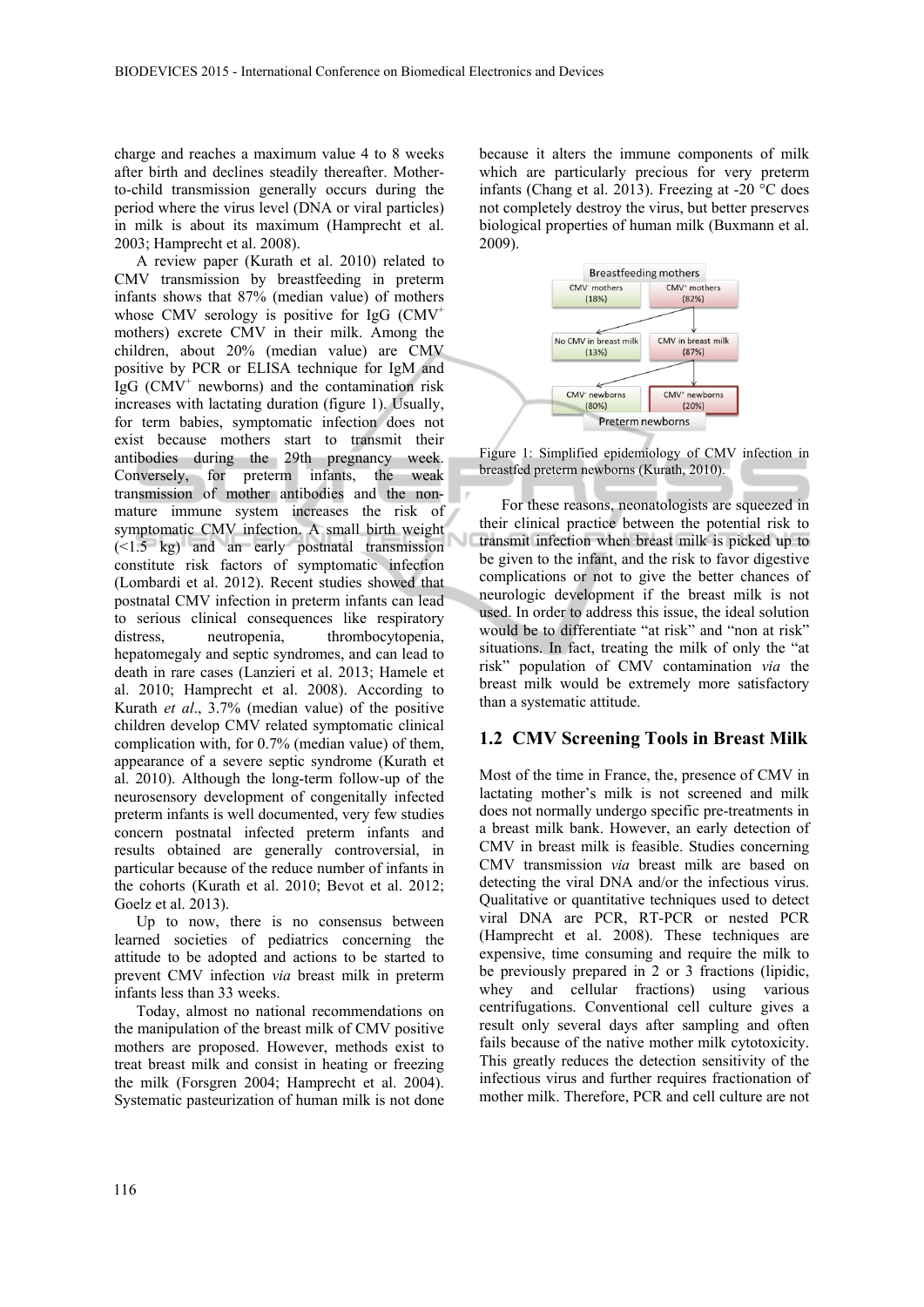adapted to rapid and early CMV detection in breast milk.

In this position paper, we show early results concerning CMV detection in breast milk and we propose the development of a CMV screening biosensor. The idea presented in this position paper is to prevent a postnatal CMV contamination for a majority of preterm newborns by using an adapted milk treatment. To do this, it is necessary to detect CMV in this liquid with a simple, fast and low-cost system.

VIRUMILK project clearly consists of bridging a clinical problem to an innovative technological solution that opens up perspectives of medical advances. It relies on previous biotechnological research studies realized during the MEDICALIP project (Mangeat et al. 2011) whose main scientific achievements are:

• Homemade production of anti-CMV antibodies, called PAbH (polyclonal human antibodies) able to trap viral material at the surface of a biosensor.

• Grafting of these antibodies on the gold surface of the biosensor while keeping their CMV capture properties. Indeed, the use of commercially available antibodies was disappointing because they lost (partially or completely) their capture properties when grafted onto the biochip. Grafting methods as well as chemical environment can, in some cases, reduce their capture efficiency. Success in producing homemade and efficient antibodies in the virology unit of Besançon University Hospital allowed continuing the project.

Set-up of methods and opto-fluidic devices for reactive and sample flow control as well as the optical detection of the test results.

## **2 THE BIOSENSOR**

### **2.1 General Concept**

The technique we proposed to detect CMV is based on antigen/antibody recognition. The biosensor consists of a gold coated biochip grafted with human polyclonal anti-CMV antibodies. CMV potentially present in the breast milk sample is captured by these antibodies. CMV detection uses a specific secondary antibody coupled to horseradish peroxidase (HRP) enzyme which subsequently recognizes the captured virus. After addition of a substrate of this enzyme, a colorimetric reaction occurs and allows transforming the substrate to a blue product. When reaction is stopped, the blue product turns into yellow. Then, the optical reading relies on an absorbance measurement around 450 nm. A schematic representation of the biosensor is given in figure 2.



Figure 2: The CMV biosensor.

### **2.2 Immunosensor Engineering**

Design and production of homemade chips compatible with Surface Plasmon Resonance imaging (SPRi) have been performed as previously described with the help of the MIMENTO technological platform, Besançon, France (Remy-Martin et al. 2012). Gold coated biochips are made using magnetron sputtering. Gold present the advantage of enhancing the sensitivity, reducing the detection time and improving the specificity of the interaction under study.

A strategy of functionalization and grafting of homemade polyclonal anti-CMV antibodies was optimized to guarantee an optimum anti-CMV antibodies surface density and also to reduce nonspecific interactions onto the biochip surface. This strategy is based on thiol chemistry and is well managed by the CLIPP platform (Clinical and Innovation Proteomic Platform), Besançon, France (Bruchard et al. 2013). Chips are incubated in a solution of 11-mercapto-1-undecanol/16mercaptohexadecanoic acid (97/3 by mole) (Sigma-Aldrich) overnight at room temperature (RT). Surfaces were rinsed by ethanol and ultra-pure<br>water. Then, 200 µl of 1-ethvl-3-(3water. Then,  $200 \text{ µl}$  of 1-ethyl-3-(3dimethylaminopropyl) carbodiimide (EDC) at 200 mM/N-hydroxysulfosuccinimide (sulfo-NHS) at 50 mM (Amine Coupling Kit from Biacore AB, Uppsala, Sweden) are added on each surface and incubated during 30 min at RT. This step is necessary to activate C11/C16 layer. Surfaces were rinsed by ultra-pure water and different batches of PAbH directed against viral proteins from various strains (AD169 and 3 clinical strains) were spotted (0.27 µl/spot) on the chips during 30 min at RT under sonication in a humid chamber. To ensure optimal grafting of the PAbH, antibodies are diluted in an acetate buffer at 100 µg/mL, pH 5. Then surfaces were rinsed by ultra-pure water and a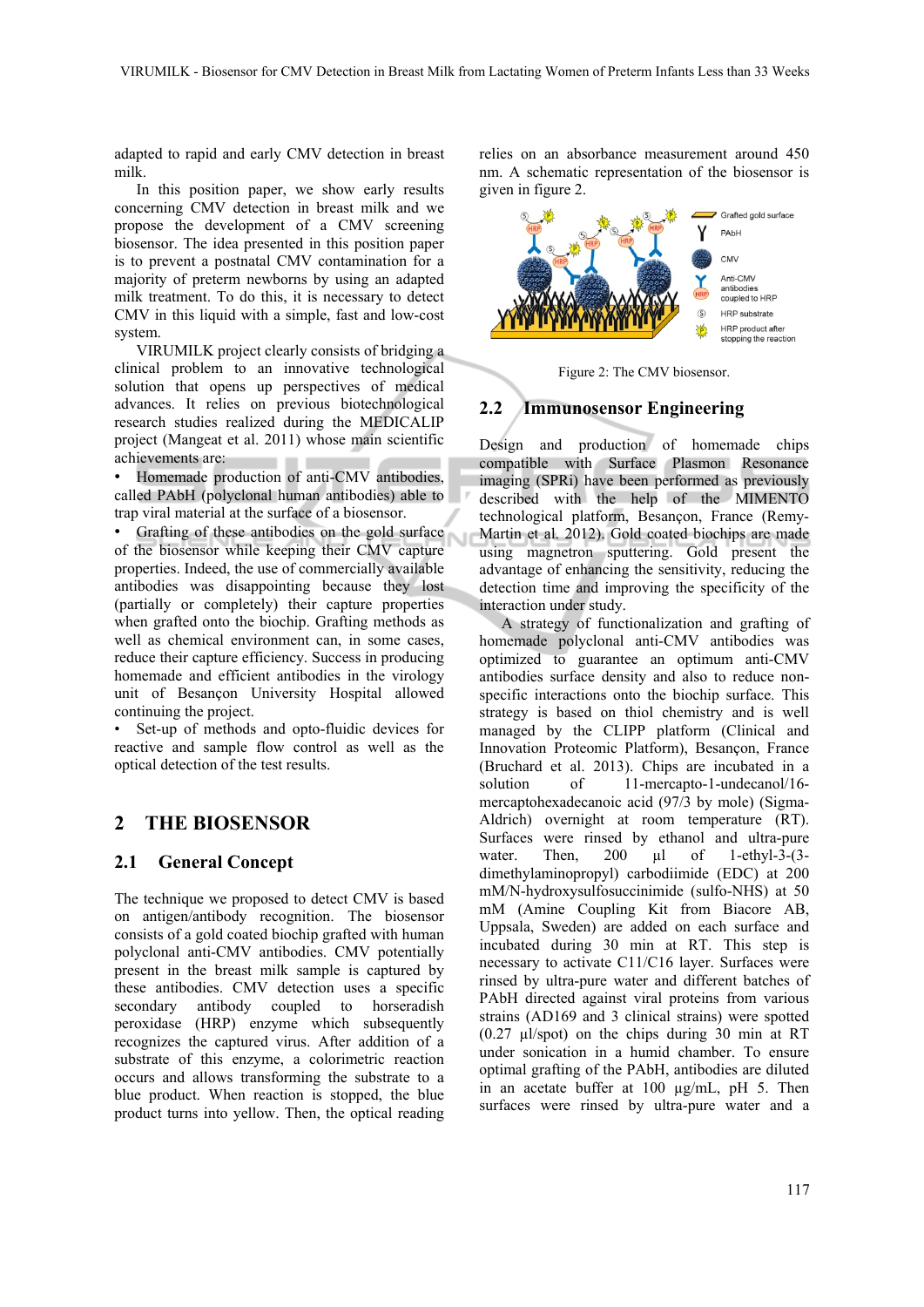blocking agent (Rat Serum Albumine 40 µg/mL, pH 5.2) was used to passivate the surface by incubation at RT for 30 min. Surfaces are finally rinsed with water and C11/C16 layer is deactivated using 200 µl Ethanolamine-HCl (1 M pH 8.5) during 30 min à RT. After a last rinsing by water, biochips were ready for use in SPRi experiments.

#### **2.3 CMV Capture and Detection**

Control of the grafting of homemade antibodies onto the chip surface and CMV capture were performed in a SPRi-PlexII imager (Horiba Scientific, France) equipped with an 810 nm wavelength LED and a CCD camera. Experiments were carried out at 25°C, in phosphate buffered saline (PBS) 1X. The flow rate in the chamber was 20 µl/min. CMV was commercial antigen from AD169 strain (ETI-CYTOK-M reverse plus, Diasorin). After injection (volume of  $200 \mu l$ ) the biochip surface was rinsed for 1 min with detergent (n-Octyl-beta-Dglucopyranoside, 40 mM) to remove unbound ligands.



Figure 3: Sensorgram and contrast plasmon image of spots obtained with the SPRi-PlexII after injection of commercial CMV on grafted PAbH (4 spots and curves correspond to different batches of PAbH).

As seen in figure 3, a signal is observed on the four spots grafted with different batches of PAbH whereas no significant signal is observed on the nongrafted spots. The interaction is therefore specific and shows the absence of undesired non-specific binding and/or adsorption on the surface. These results are consistent with those obtained by ELISA (Enzyme-Like Immunosorbent Assays) experiments using the same batches of PAbH and the same viral material (data not shown).

In order to test whether or not similar results can be obtained with CMV positive breast milk samples, a direct sandwich ELISA experiment was performed. One CMV positive breast milk sample (volume of 5 mL) was centrifuged at 400 g during 10 min at RT in order to separate milk into 3

fractions: the cell fraction, whey and the lipidic portion which was discarded. The CMV positivity was assessed by PCR analysis and cell culture. In the meantime, remaining volumes (slightly less than 1 ml) of cell and whey fractions were stored at - 80°C. When positivity is confirmed, an ELISA experiment was conducted as follows. Fetal Calf Serum (FCS) at a concentration of 1  $\mu$ g/ $\mu$ L or two batches of PAbH (produce from two different clinical strains) at a concentration of 3.75 µg/mL, 7.5 µg/mL or 15 µg/mL in 100 µL of carbonate/bicarbonate buffer were coated overnight at 4°C in 96 wells microplates. The day after, a rinsing of wells with PBS 1X followed by a saturation step of the surface with Bovine Serum Albumin (BSA) 3% (200 µl/well) during 1 h at RT was performed. A mixture containing commercial antigen or the cell fraction (diluted at 2.5%, 7%, 22%, 50% or 66% in PBS  $1X$ ) or whey (diluted at 2%, 7%, 20%, 50% or 61% in PBS 1X) and an anti-CMV antibody conjugated to HRP diluted at 1/70 (ETI-CYTOK-M reverse plus, Diasorin) was added (100 µL/well) and incubated during 1 h at RT. Five washing (200 µL/well) were realised with a wash solution composed of PBS-Tween (ETI-CYTOK-M reverse plus, Diasorin) and the HRP substrate (hydrogen peroxide and tetramethylbenzidine) was incubated (100 µL/well) during 30 min at obscurity and at RT. The reaction was stopped with 0.2 N sulphuric acid. Absorbance of the yellow solution obtained was immediately measured around 450/630 nm. Results are presented in the histograms in figure 4.



Figure 4: Absorbance values obtained by ELISA experiment using two batches of PAbH and different CMV sources (commercial antigen, breast milk cell fraction and milk whey).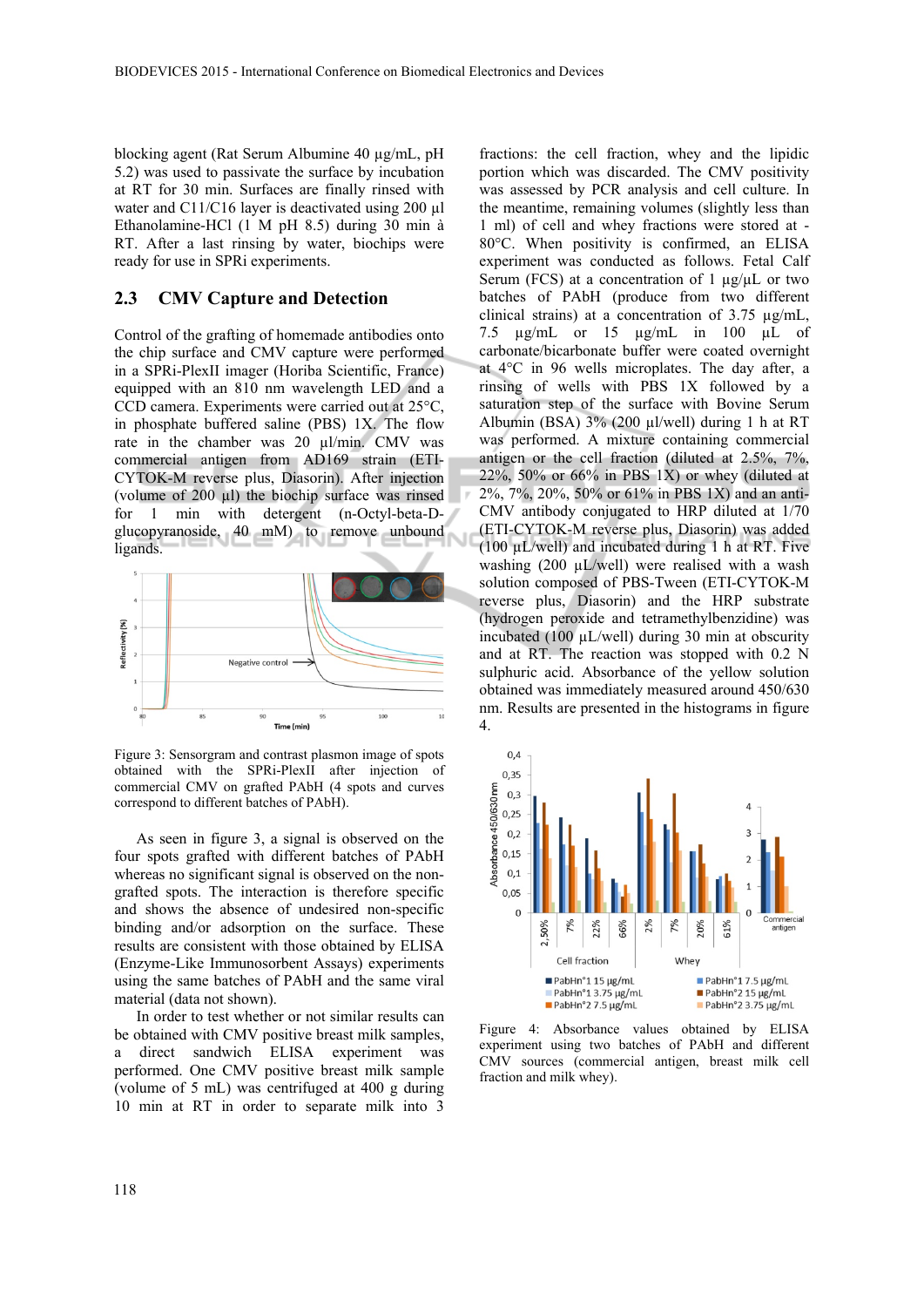A positive control is represented by the incubation with commercial antigen in which high absorbance values are obtained. Decay is observed with the increasing dilution of capture antibodies. Concerning the cell fraction and whey, values are lower overall and decay is observed with the increasing dilution of capture antibodies but also with the increasing dilution of milk fraction. As expected, incubation of CMV with FCS shows a very low signal.

SPRi and ELISA results show the capacity to capture CMV with homemade antibodies on different surfaces. Moreover, viral particles contained in a breast milk sample can also be captured and detected in ELISA experiment.

## **3 A POSSIBLE DEVICE**

In the frame of another research program called SmarTTransfuser (Charrière et al. 2012), a laboratory prototype had been fabricated (figure 5). It consists of a fluidic system containing a biochip inserted into a cartridge. Syringes contain reagents which are driven on biochips surfaces by fluidics arrangements. The system allows controlling the fluid flows and interaction durations. Immunocapture and immunodetection of CMV are performed on a biochip. In parallel, a second biochip is used as negative control.

Preliminary results were obtained with an experimental protocol approaching as much as possible the conditions used in ELISA experiments (concentrations and incubation times of reagents are the same). Homemade functionalised biochips were designed and produced as described above and PAbH were grafted following the same protocol used for SPRi experiments. BSA was first introduced manually to the biochip followed by the mixture of commercial antigen and detection antibody conjugated to HRP at a flow rate of 100 µL/min during 2 min. A washing was realised by 500 µL of wash solution at a flow rate of 250 µL/min. Finally, substrate was added at a flow rate of 100 µL/min and incubated at obscurity. The excess of solution contained at the outlet of the cartridge was discarded and 100 µL of blue product was recovered in a tube and directly turned in yellow by addition of the stop solution. Negative control consists of a biochip incubated with all the reagents except the mixture antigen/antibody which is replace by only antibody diluted at 1/70 in PBS 1X. Optical reading is performed with a spectrophotometer by measurement about 450/630 nm.



Figure 5: General concept of the CMV detection in an already available device (SmartTransfuser project). A fluidic system ensures the flow of different reagents (BSA, antigen, antibody detection coupled to HRP, wash solution and HRP substrate) on the biochip of interest.

Absorbance values obtained in first experiments were lower in comparison with ELISA results but a difference in positive and negative biochips was indeed present (factor of 5). Additional experiments are necessary to really prove the possibility to detect CMV in such a laboratory model and particularly with breast milk samples. However, this preliminary result shows that laboratory SPR and SPRi technique can be transposed to a more bulk device and that fluid flow condition in this fluidic cartridge allows specific detection of CMV.

When finalized, the biosensor validated with breast milk will be integrated into a built-in system which will be of simple use (presence or not of the virus indicated with red/green LEDs). It will allow controlling fluid flows by means of an automated management of micro-fluidic and also timing of different biochemical interactions in a similar way to what we already presented before (Mangeat et al. 2011). It will include the optical reading system of the test result which is based on an absorbance measurement. Finally, it will include a human/machine interface to use the device by a nonexpert user. The finalized biodevice will then allow rapid and simplified CMV detection in breast milk of lactating mothers of preterm infants. Contact with a company was established to develop the device, but for reasons of intellectual property it is still too early to assess the cost of producing the proposed biosensor in a larger scale.

## **4 CONCLUSIONS**

Although the risk of CMV congenital infection is